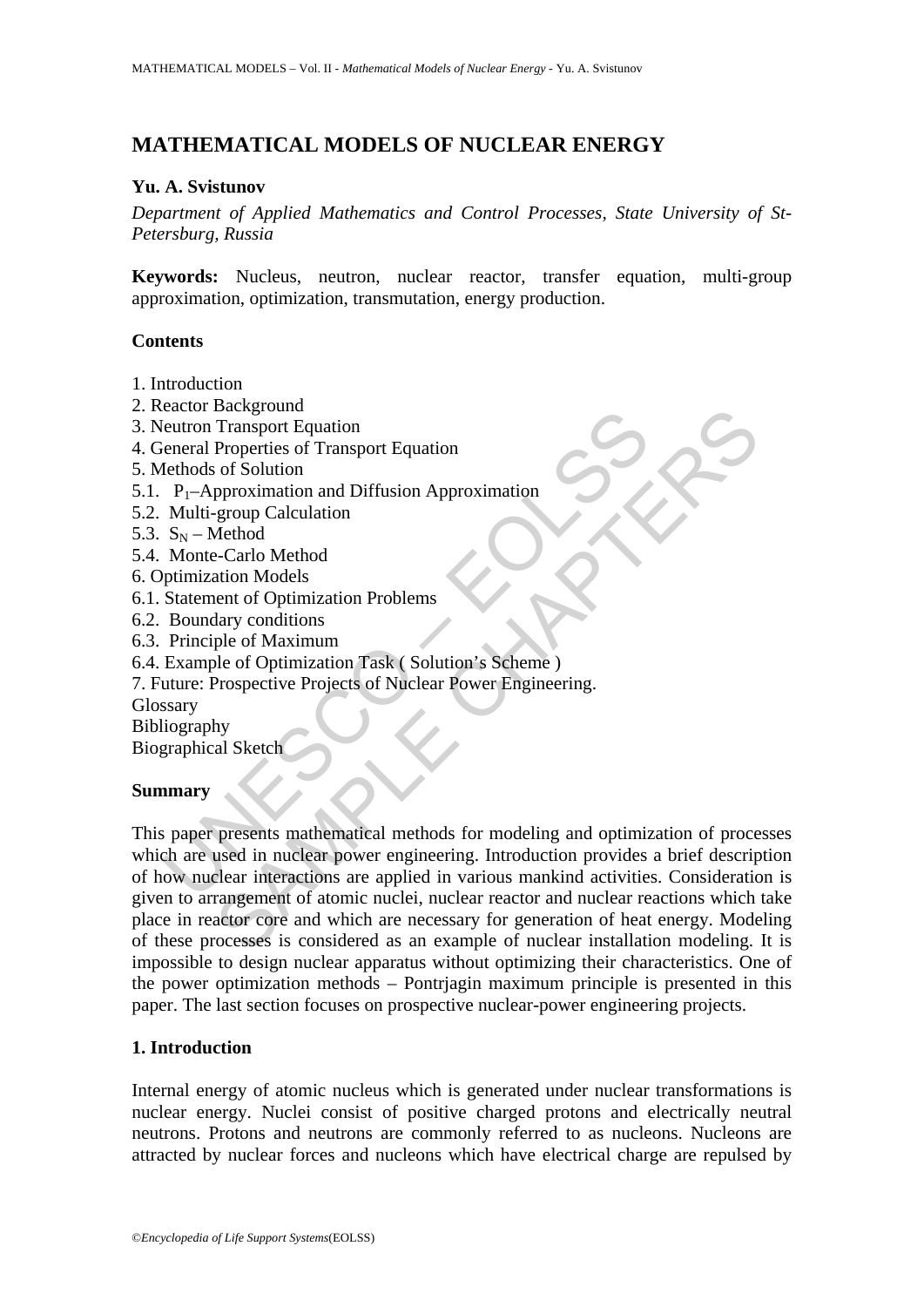Coulomb forces. Energy which is spent for nucleus splitting is called bound energy *E*b. Bound energy is determined by sum of attractive and repulsive energies of nucleons. This is the maximum energy which may be picked out.

Arrangement of nucleons and forces between particles inside nuclei determines the dependence of specific bound energy  $E_b/A$  on mass number *A*.  $E_b/A$  increases for light nuclei, decreases for heavy nuclei, and has the maximum value near mass number 56(*Fe*).

There are two kinds of exothermal nuclear reactions: a) fusion - formation of a light nucleus from lighter ones and b) fission - decay of a heavy nucleus. Because of Coulomb barrier, nuclear fusion reactions take place at high temperatures only. They are a source of stellar energy.

Attempts were made to produce nuclear fusion under earth conditions, but practical use of these results is still an open question. Only fission reactions are used now as a source of energy. For example, 0.86MeV/nucleon is actually picked out under *235U* nucleus fission reaction. Burning of 1g nuclear fuel in nuclear reactor provides 1MW\*(twentyfour hours) of energy.

expendite to produce nuclear fusion under earth condition<br>nese results is still an open question. Only fission reactions are use<br>nergy. For example, 0.86MeV/nucleon is actually picked out t<br>in conrection. Burning of 1g nuc From the original margins and the still and the still and the still and the still and is a sucusly is a still an open question. Only fission reactions are used now as a so For example, 0.86MeV/nucleon is actually picked ou Therefore, nuclear power plants are main useful application of nuclear energy. Nuclear interactions, however, are extensively used in a variety of areas, such as medicine, investigation and change of material properties, customs control, etc. Thus, nuclear magnetic resonance is used as a diagnostic medical instrument. Many applications involve use of accelerators of charged particles - ions. Ions are formed from atoms which lose or join electrons.

Thus ions have electrical charge. Proton (nucleus of hydrogen atom) is the simplest ion. Many interesting examples of how accelerated ions can be used are ion implantation (changes in semiconductor properties), positron-emission tomography (universal medical diagnostic method), elemental analysis of material or environment, contraband detection system (in particular, detection of explosives and fission).

 In last three cases, accelerated ions impinge special targets to produce neutrons or photons which go through research object and, in turn, produce secondary particles. Secondary particles (usually photons) carry information about object properties. This information is processed by the processing system.

Modeling of all these devices include modeling of particle dynamics and modeling of nuclear interactions in substance. These problems are embodied are presented in the mathematical model of nuclear reactor which is considered below. We may also mention some of the computer codes which are used for modeling physical processes in ion accelerators and reactor.

The best known are PARMILA and TRACE 3D - for modeling of particle dynamics, MAFIA - to calculate rf field distribution in resonators, set of codes ANSYS - for modeling of thermal processes.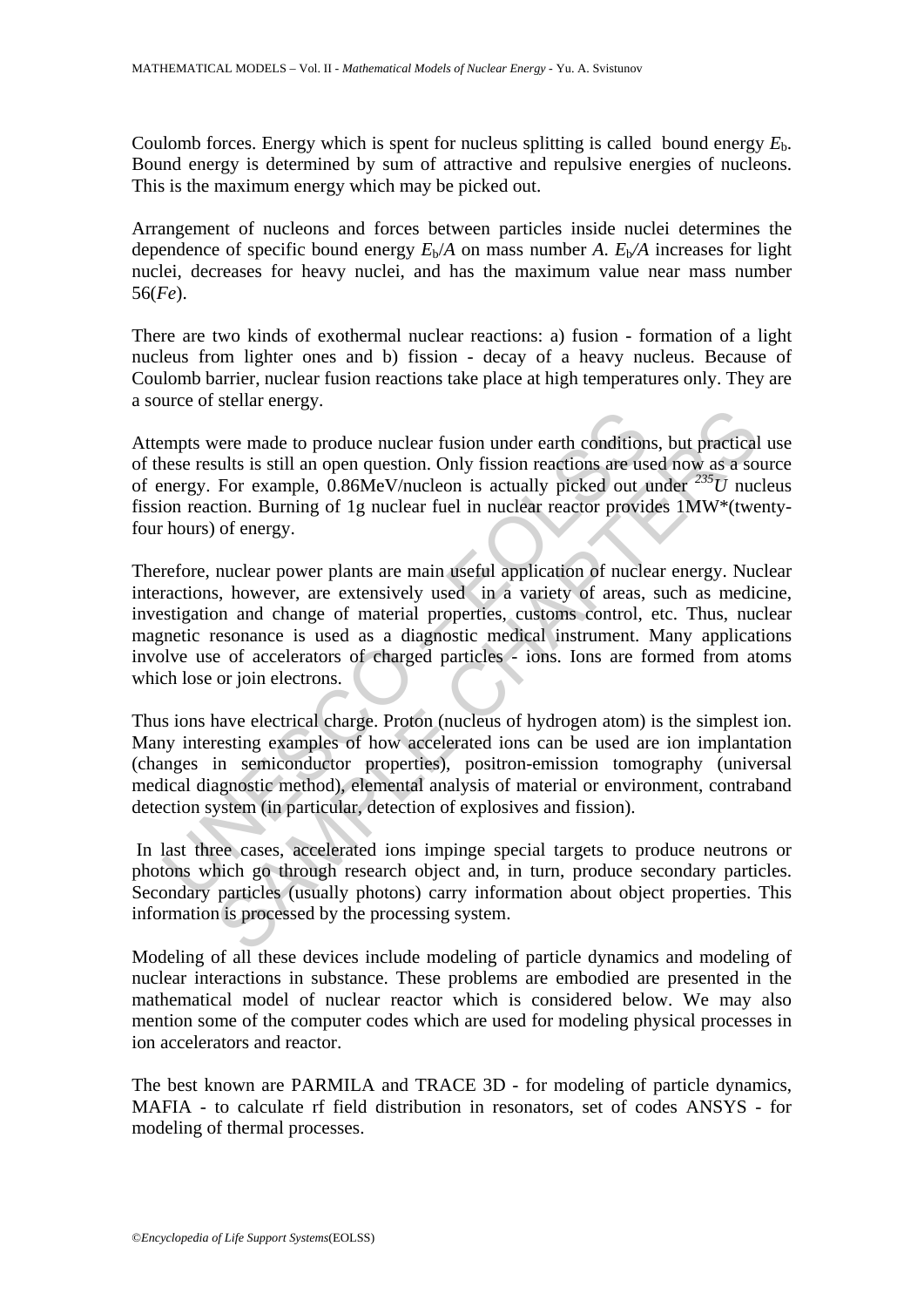### **2. Reactor Background.**

Section of nuclear reactor is schematically shown in Figure.1.



Figure.1 – Simplified scheme of reactor's section.

Figure.1 – Simplified scheme of reactor's section.<br>
Figure.1 – Simplified scheme of reactor's section.<br>
main part of nuclear reactor is the reactor core, where nuclear fution<br>
to of fission takes in the reactor core and n Figure.1 – Simplified scheme of reactor is section.<br>
Figure.1 – Simplified scheme of reactor's section.<br>
This is in the reactor core and unclear renergy is picked out here.<br>
In fission takes in the reactor core and unclea The main part of nuclear reactor is the reactor core, where nuclear fuel is placed. Chain reaction of fission takes in the reactor core and nuclear energy is picked out here. The reactor core normally has a cylindrical configuration. The quantity of fuel, which proves controlled chain reaction is called critical mass. When the reactor is loaded, nuclear fuel exceeds critical mass to compensate for fuel burning. Under normal operating conditions, nuclear fuel is regularly re-loaded. Nuclear fuel is placed inside fuel elements. There can be thousands and ten thousands elements. Coolant runs through the reactor core, comes into contact with fuel elements, and takes away the heat which is picked out from the elements. The heat then is transformed into electrical energy. The main processes, which take place in reactor core, are as follows: nuclear fission, radiative capture of neutrons, elastic and inelastic scattering of neutrons. Under fission, oncoming neutron is captured by nucleus, so that two radioactive fragments are formed and a few neutrons and gamma quantums are emitted. Quantity of secondary neutrons slightly increases with an increase in the energy of primary ones. The energy spectrum of fission neutrons ranges from 0 to 10MeV and is weakly-dependent on the energy of primary neutrons. After fission, some quantity of neutrons is emitted by exited nuclei which occur under  $\beta$ -decay of fragments. These neutrons are called delayed neutrons. An average ratio of the number of delayed neutrons to that of undelayed neutrons is close to one percentage. Probability of fission is determined by effective section of nucleus  $\sigma_f$  and strongly depends on the oncoming neutron energy. For low energies, this dependence at the average is  $1/v$  (where  $v$  is velocity of oncoming neutron). Here, some irregularities may also occur. They are determined by resonance capture of neutrons under low energies. Nuclei, which are formed under fission, have mass numbers ranging from 70 to 160 atomic units. They become stable after a few  $\beta$ decays. 29% of fission fragments are gaseous *Kr* and *Xe*.

Section of resonance capture is denoted by  $\sigma_c$ .  $\sigma_c$  dependencies on energy are distinguished for both thermal neutrons and fast neutrons. With all energies of neutrons, elastic scattering holds for all nuclei. As a result, neutron loses part of its energy (if it is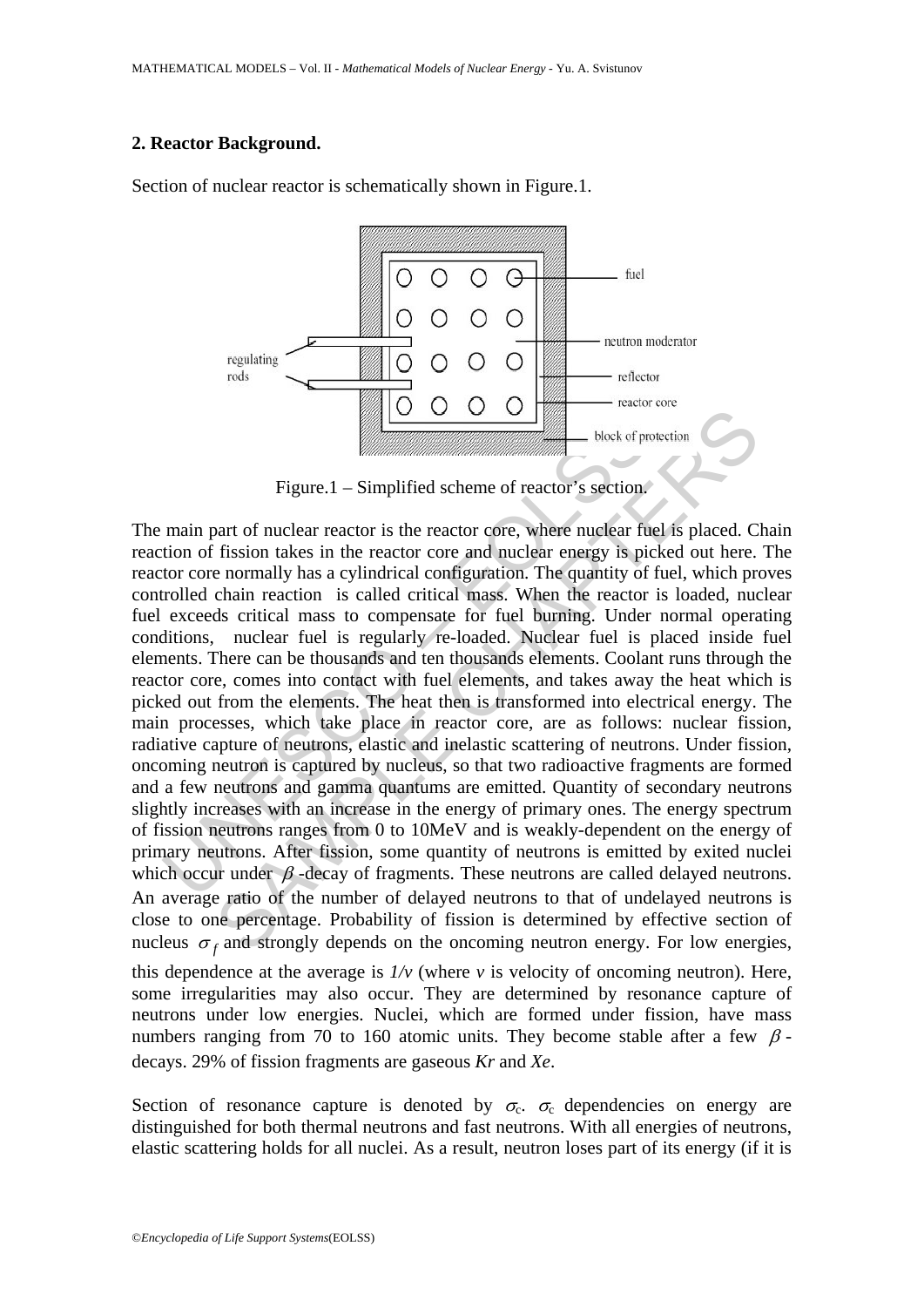higher than heat energy) and gives it to recoil nucleus. Cross section of elastic scattering  $\sigma_s$  is weakly-dependant on energy. Post-scattering angular distribution of neutrons has isotropy. As a result, inelastic scattered neutrons lose a significant part of their energy, which goes to exile nuclei. Then it is irradiated as gamma-quantums. Part of energy passes to recoil nucleus. Section of inelastic scattering  $\sigma_{\text{in}}$  initially increases as energy exceeds the existing nucleus threshold and then passes to plateau. This constant is a geometric cross-section of nucleus. The parameters of chain reaction are determined by physical and geometrical properties of medium. After making relevant assumptions in respect of infinite medium, we may study these properties individually. Let  $K_{\infty}$  be a ratio of the number of present generation neutrons to the number of previous generation neutrons. Previous generation is represented by oncoming neutrons. Present generation is represented by secondary fission neutrons. Generation life time is very short 10- <sup>8</sup>...10<sup>-3</sup> sec, and hence neutron loss of  $\beta$ -decay (10<sup>3</sup> sec) can be neglected. For homogeneous medium

$$
K_{\infty} = \frac{\sum_{i} \mathcal{G}_{i} \sigma_{i} \alpha_{i}}{\sum_{i} (\sigma_{fi} + \sigma_{ei}) \alpha_{i}}
$$

where  $\mathcal{G}_i$  - number of fission neutrons,  $\alpha_i$  - coefficients determining contributions of individual reactions. Finite medium has effective multiplication factor  $K_{\text{eff}} < K_{\infty}$ because of neutron leakage form reactor core. When  $K_{\text{eff}} = 1$ , chain fission reaction is possible and this state is called critical.

#### **3. Neutron Transport Equation**

10 sec, and hence neutron loss of  $\beta$ -decay (10 sec) can be<br>
nogeneous medium<br>  $\sum_{i} \beta_{i} \sigma_{i} \alpha_{i}$ <br>  $= \frac{\sum_{i} \beta_{i} \sigma_{i} \alpha_{i}}{\sum_{i} (\sigma_{f_{i}} + \sigma_{ei}) \alpha_{i}}$ <br>  $= \frac{\sum_{i} \beta_{i} \sigma_{i} \alpha_{i}}{\sum_{i} (\sigma_{f_{i}} + \sigma_{ei}) \alpha_{i}}$ <br>
widual reactions. and hence neutron loss of  $\beta$ -decay (10'sec) can be neglected.<br>
Just medium<br>  $\sum_{i} \beta_{i} \sigma_{i} \alpha_{i}$ <br>  $\sigma_{f i} + \sigma_{ei} \alpha_{i}$ <br>
number of fission neutrons,  $\alpha_{i}$  - coefficients determining contribution<br>
reactions. Finite med The behavior of nuclear reactor is determined by space, energy and heat distributions of neutrons. Therefore, the main problem of nuclear reactor theory is how to predict these distributions. Such distributions can be predicted by solving the neutron transport equation which is actually the Boltzmann equation of kinetic gas theory. The neutron distribution problem can be solved if we put into the transport equation the total set of interaction sections together with data of active reactor core accommodation. Then we may obtain numerical solution by employing Monte-Carlo method or some other method. In practice, however, it is impossible. First, energy-dependence of sections is very complex and sometimes they are unknown. Second, placing of materials in reactor is very complex too; thus, the transport equation may not be solved within reasonable time. Therefore, simplified forms of equation are usually used. Let us introduce some definitions and designations. In transport theory, neutron is considered as a pointed particle because de Broglie wave length of neutron is by an order of magnitude less than distance between atoms and by a few orders of magnitude less than average free length. Spin and magnetic moment have no significant effect on the neutron transport too. Further, neutron is taken to be a pointed particle. Its position and velocity are G G described by vectors  $\vec{r}$  and  $\vec{v}$ , respectively. Velocity vector is usually presented as  $\vec{v} = v\vec{\Omega}$ , where  $v = |\vec{v}|$  and  $\vec{\Omega}$ -vector which determines direction of motion ( $|\vec{\Omega}| = 1$ ).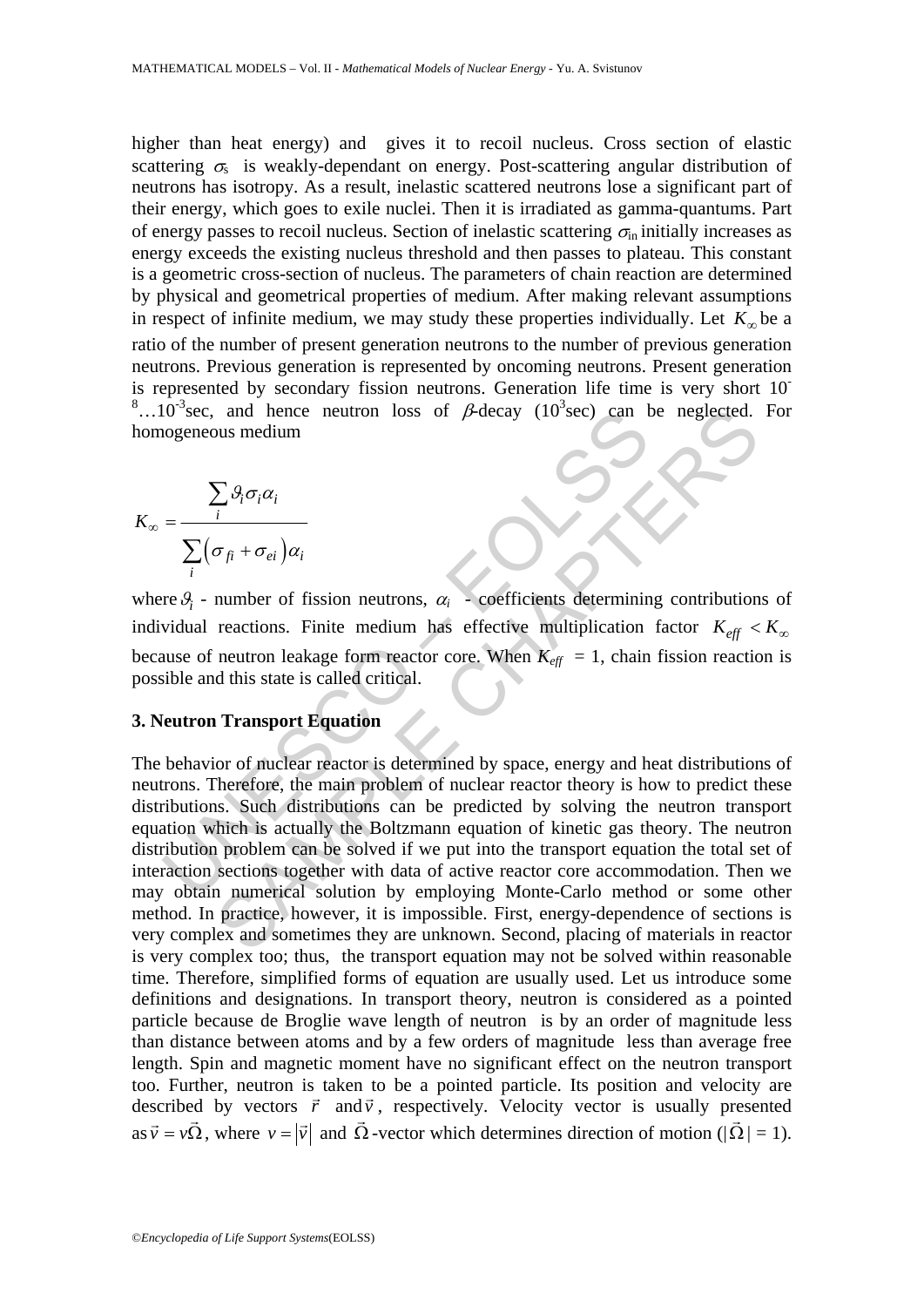Neutron density is defined as  $N(\vec{r}, \vec{\Omega}, E, t)$  (*E* is energy) and integral density is

$$
n(\vec{r},E,t) = \int_{-1}^{1} \int_{0}^{2\pi} N(\vec{r},\vec{\Omega},E,t) d\varphi d\mu
$$

$$
\Omega_z = \cos \theta = \mu, \ \Omega_x = \sin \theta \cos \varphi, \ \Omega_x = \sin \theta \sin \varphi
$$

in polar coordinate system. Product of velocity  $\vec{v}$  and neutron density is called vector flux  $\vec{v}N(\vec{r}, \vec{\Omega}, E, t)$ 

Absolute magnitude *vN* is neutron flux denoted as

$$
\Phi(\vec{r}, \vec{\Omega}, E, t) = vN(\vec{r}, \vec{\Omega}, E, t), \quad vn = \int \Phi(\vec{r}, \vec{\Omega}, E, t) d\Omega
$$

is integral flux. If  $\hat{n}$  - unit vector, perpendicular to surface, so that  $\hat{n}dA$  is vector perpendicular to element of surface *dA* , then

$$
\hat{n}dA\vec{v}N(\vec{r},\vec{\Omega},E,t)
$$

number of neutrons crossing *dA* in unit solid angle over unit energy interval in unit time (if  $\hat{n}dA\vec{v} < 0$  crossing is negative). The total number of neutrons, crossing dA, is

*Λ*θ*( r*, *Ω̇*, *E*, *t*) = *vN*(*r̄*, *Ω̄*, *E*, *t*), *vn* = 
$$
\int \Phi(\vec{r}, \vec{\Omega}, E, t) d\Omega
$$
 is integral flux. If  $\hat{n}$  - unit vector, perpendicular to surface, so that  $\hat{n}dA$  is very perpendicular to element of surface *dA*, then  $\hat{n}dA\vec{v}N(\vec{r}, \vec{\Omega}, E, t)$  number of neutrons crossing *dA* in unit solid angle over unit energy interval in unit (if  $\hat{n}dA\vec{v} < 0$  crossing is negative). The total number of neutrons, crossing *dA*, is  $\hat{n}dA \int_{4\pi} \vec{v}N(\vec{r}, \vec{\Omega}, E, t) d\vec{\Omega} = \hat{v} \int \vec{\Omega}N(\vec{r}, \vec{\Omega}, E, t) d\vec{\Omega} = \vec{J}(\vec{r}, E, t)$  is called neutron current. The basic form of neutron transport equation is  $\frac{\partial N}{\partial t} + v\vec{\Omega} \cdot \nabla N + \sigma vN = \int \sigma' f v'N' d\Omega' dE' + Q$ 

4

π

is called neutron current.

The basic form of neutron transport equation is

$$
\frac{\partial N}{\partial t} + v\vec{\Omega} \cdot \nabla N + \sigma vN = \iint \sigma' f v' N' d\Omega' dE' + Q
$$

The transport equation describes behavior of neutron group over time.  $\sigma'$ - total differential section for all types of interactions of neutrons with energy  $E, \sigma' f$  – probability of transition from state  $(E', \vec{\Omega}')$  to state  $(E, \vec{\Omega})$  as a result of collision.  $\partial N/\partial t$  is change of neutron density over time at point  $\vec{r}$ ;  $v\vec{\Omega} \cdot \nabla N$  - is change of neutron density as a result of neutron leakage;  $\sigma vN$  - is velocity of neutron leakage as a result of collisions; first term of the right part (1) is change of neutron density as a result of influx of neutrons from other groups due to collisions;  $Q -$  is change of neutron density due to external sources. The transport equation may be written in terms of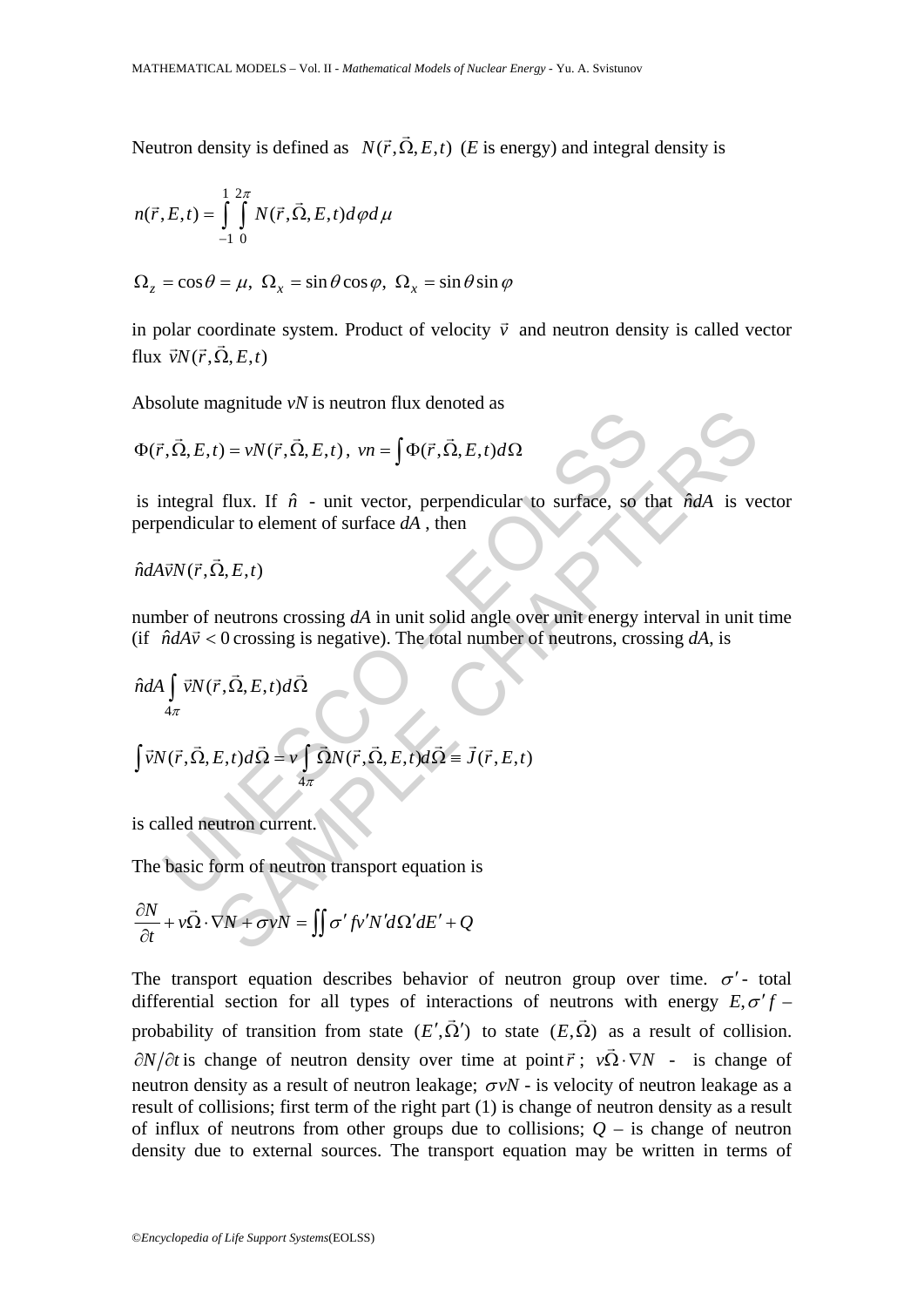neutron flux  $\Phi = vN$ ,  $(\Phi' = v'N')$ 

$$
\frac{1}{v}\frac{\partial \Phi}{\partial t} + \vec{\Omega} \cdot \nabla \Phi + \sigma \Phi = \iint \sigma' f \Phi' d\Omega' + Q
$$

Solution of transport equation has often to be sought for in regions where surfaces separate two mediums which have different properties. The transport equation must be proved on both sides of the boundary. Therefore, the continuity condition must hold:

$$
\lim_{s\to 0} [N(\vec{r}_s + 1/2 s\vec{\Omega}, \vec{\Omega}, E, t + \frac{s}{2v}) - N(\vec{r}_s - 1/2 s\vec{\Omega}, \vec{\Omega}, E, t - \frac{s}{2v})] = 0,
$$

if the separation surface passes through point  $\vec{r}_s$ .

Boundary conditions on free surface in the absence of external sources must be

$$
N(\vec{r}, \vec{\Omega}, E, t) = 0 \text{ if } \hat{n}\vec{\Omega} < 0.
$$

## **4. General Properties of Transport Equation**

e separation surface passes through point  $\vec{r}_s$ .<br>
andary conditions on free surface in the absence of external source<br>  $\vec{r}, \vec{\Omega}, E, t$  = 0 if  $\hat{n}\vec{\Omega} < 0$ .<br>
ieneral Properties of Transport Equation<br>
system including f ation surface passes through point  $\vec{r}_s$ .<br>
conditions on free surface in the absence of external sources must be<br>  $t = 0$  if  $\hat{n}\Omega < 0$ .<br> **Properties of Transport Equation**<br>
including fission nuclei can be suberitical o The system including fission nuclei can be subcritical or above-critical. The system is subcritical when for any initial neutron generation  $N > 0$  after long time will be passed, i.e. for  $t \to \infty$ , expected density  $N = 0$  if there are no external neutron sources. The system is above-critical when expected density  $N \to \infty$  as  $t \to \infty$  for any small initial neutron generation. Finally, the system is critical when constant expected neutron density is supported in the system without external sources. The transport equation together with boundary conditions determines behavior of neutrons in the system being studied. If at  $t = 0$  neutron density  $N(\vec{r}, \vec{\Omega}, E, 0)$  is given, the expected density for any time can be determined by solving the transport equation. We have shown that such solution exists and is unique if sections and boundary conditions satisfy some mathematical conditions, which are practically always are met. We shall now consider criticality of system in terms of behavior of solution. Homogeneous (without sources) transport equation may be written as

$$
-\frac{\partial N}{\partial t} = -v\vec{\Omega}\cdot\nabla N - \sigma vN + \iint \sigma'fv'N'd\vec{\Omega}'dE' = \hat{L}N
$$

where  $\hat{L}$  - operator. Let us consider the solution of equation

$$
-\frac{\partial N}{\partial t} = \hat{L}N
$$

as

$$
N = N(\vec{r}, \vec{\Omega}, E) \exp(\alpha t)
$$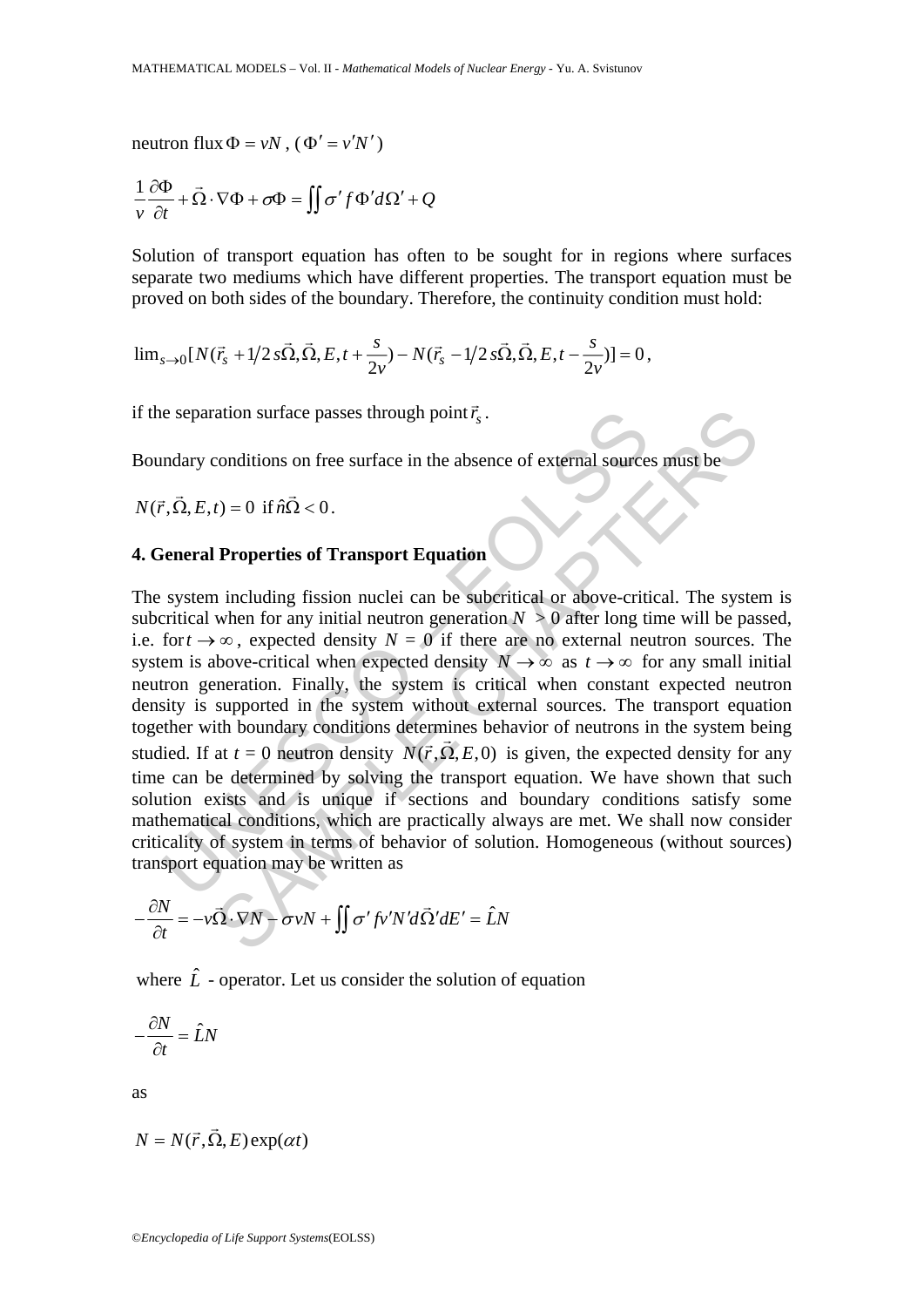Then

# $\alpha N(\vec{r}, \vec{\Omega}, E) = \hat{L}N(\vec{r}, \vec{\Omega}, E)$

Many eigenvalues  $\alpha_i$  exist and they have relevant eigenfunctions  $N_i$  - solutions of transport equations i.e.  $\alpha_j N_j = LN_j$ . Let us assume that solution can be presented as a series over eigenfunctions  $N_i$ . If  $\alpha_0$  is the value of  $\alpha_i$  having maximal real part, then we may expect, when *t* is great, that solution will be proportional

 $N_0(\vec{r}, \vec{\Omega}, E) \exp(\alpha_0 t)$ .

difference between subcritical and above-critical systems is determination  $\alpha_0$ . Physically, we may assume that  $\alpha_0$  is real i.e. oscillesting are absent. Further,  $N_0$  must be no negative, because negative is tysic nce between subcritical and above-critical systems is determined by the<br>
lue  $\alpha_0$ . Physically, we may assume that  $\alpha_0$  is real i.e. oscillations of neu<br>
absent. Further,  $N_0$  must be no negative, because negative val The difference between subcritical and above-critical systems is determined by the sign of eigenvalue  $\alpha_0$ . Physically, we may assume that  $\alpha_0$  is real i.e. oscillations of neutron density are absent. Further,  $N_0$  must be no negative, because negative values of neutron density are impossible. Then for subcritical system  $\alpha_0 < 0$ , for critical system  $\alpha_0 = 0$ , for above-critical system  $\alpha_0 > 0$ . That is, the problem of criticality reduces to the problem of sign  $\alpha_0$  determination.

- -
- -
- -

# TO ACCESS ALL THE **21 PAGES** OF THIS CHAPTER, Visit: http://www.eolss.net/Eolss-sampleAllChapter.aspx

#### **Bibliography**

Bell G.J., Glasstone S. (1970) *Nuclear Reactor theory,* 494 pp. USA: Van Nostrand Reinhold Company. [This book presents physical foundations and mathematical methods for explanation and prediction of neutron behavior in nuclear reactor.]

J.G. Collier, G.F. Hewitt, Introduction to nuclear power. Springer-Verlag, Berlin, 1987 [Foundations of nuclear energetics are presented in this book. Technical systems of reactor safety and emergency situations on nuclear electrical station are described.]

Nuclear Physics and Reactor Theory: DOE Fundamentals Handbook, vol.1: DOE-HDBK-1019/1-93; vol.2 DOE-HDBK-1019/2-93. US Department of Energy, Washington, DC, 1993

Rudik A.P. (1971) *Nuclear Reactors and Principle of Maximum by Pontrjagin*, 208 pp. Moscow, Russia, Atom-edition (in Russian). [Optimization of physical parameters of nuclear reactors is considered. Numerical methods of solution of different reactor tasks are presented.]

#### **Biographical Sketch**

**Yuri A. Svistunov,** is doctor of science, professor of Department of Applied Mathematics and Control Processes of St.Petersburg State University, Scientific Research Accelerator Laboratory Head of D.V. Efremov Institute (NIIEFA).He was born in 1938 in Leningrad (USSR). His childhood fell on Leningrad blockade and post-war years. On leaving school and secondary radio engineering school, he studied at the